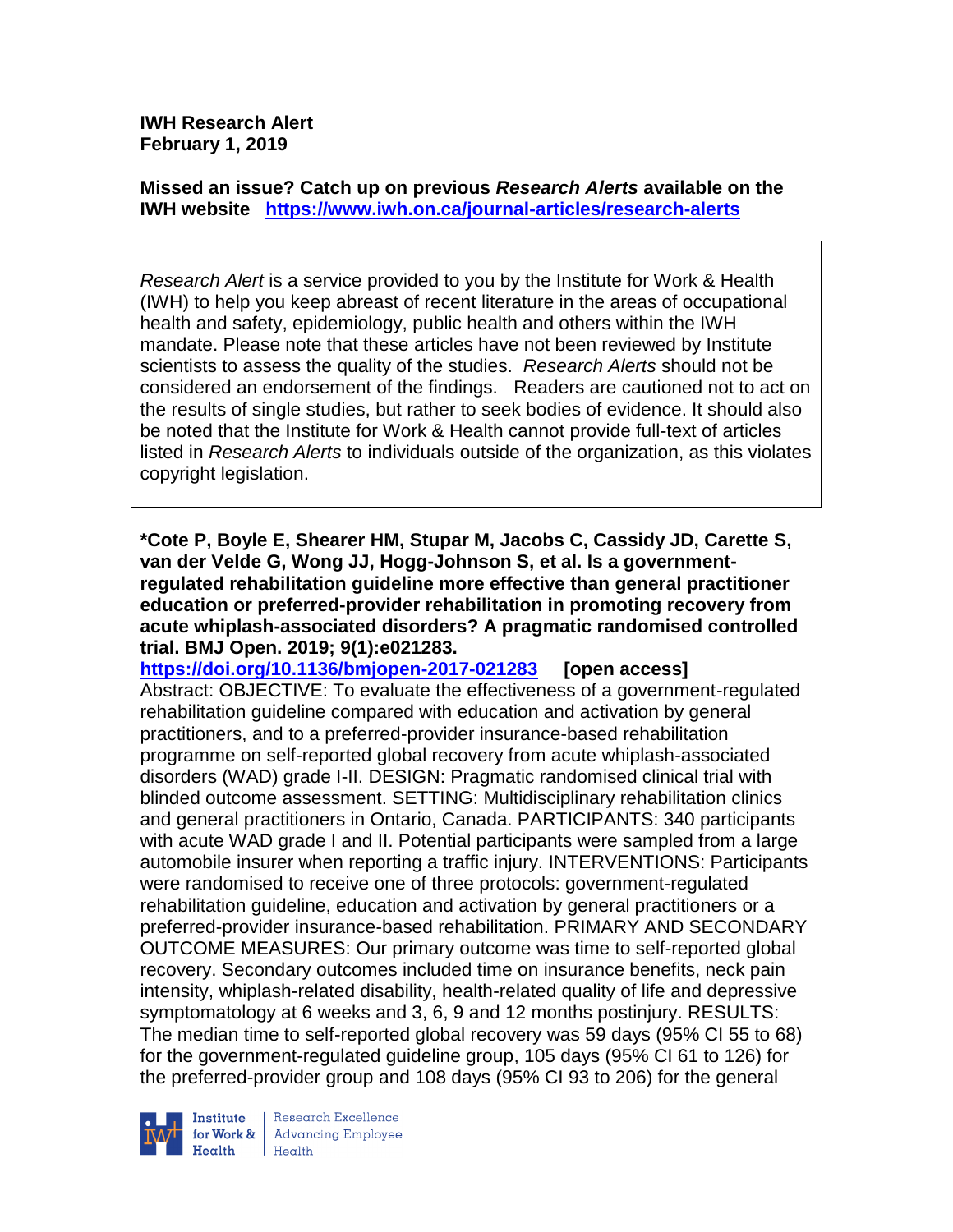practitioner group; the difference was not statistically significant (Chi(2)=3.96; 2 df: p=0.138). We found no clinically important differences between groups in secondary outcomes. Post hoc analysis suggests that the general practitioner (hazard rate ratio (HRR)=0.51, 95% CI 0.34 to 0.77) and preferred-provider groups (HRR=0.67, 95% CI 0.46 to 0.96) had slower recovery than the government-regulated guideline group during the first 80 days postinjury. No major adverse events were reported. CONCLUSIONS: Time-to-recovery did not significantly differ across intervention groups. We found no differences between groups with regard to neck-specific outcomes, depression and health-related quality of life. TRIAL REGISTRATION NUMBER: NCT00546806

## **\*Van Eerd D. Knowledge transfer and exchange in health and safety: a rapid review. Policy and Practice in Health and Safety. 2019; [epub ahead of print].**

**<https://doi.org/10.1080/14773996.2018.1508116> [open access]** Abstract: AbstractWorkplace injury and illness can be burdensome for workers and workplaces regardless of jurisdiction. The notion of research to practice is important in health and safety research. The objective of this article is to describe and synthesize the literature describing knowledge transfer and exchange (KTE) approaches relevant to workplaces. A rapid review of the literature was done. Search strategies were run in eight electronic databases. Documents describing a KTE approach for workplaces were reviewed. Data related to key aspects of the KTE approach as well as conceptual guidance were extracted and synthesized. Literature searches revealed 34 documents that described 23 different KTE approaches designed to reach workplace audiences. Many KTE approaches were guided by conceptual frameworks. Common elements related to audience, activities and impact were found to guide future KTE approaches. Including workplace parties as an audience in a multi-faceted approach are important principles of KTE for health and safety

# **Alasoini T. Nordic working life development programs and the tricky problem of scaling-up. Nordic Journal of Working Life Studies. 2018; 8(4):71-91.**

**<https://doi.org/10.18291/njwls.v8i4.111929> [open access]**

**Bakusic J, Lenderink A, Lambreghts C, Vandenbroeck S, Verbeek J, Curti S, et al. Alert and sentinel approaches for the identification of work-related diseases in the EU. European Risk Observatory report. Bilbao, Spain: European Agency for Safety and Health at Work; 2018.** 

[https://osha.europa.eu/en/tools-and-publications/publications/alert-and-sentinel](https://osha.europa.eu/en/tools-and-publications/publications/alert-and-sentinel-approaches-identification-work-related/view)[approaches-identification-work-related/view](https://osha.europa.eu/en/tools-and-publications/publications/alert-and-sentinel-approaches-identification-work-related/view)

**Brooks SK, Rubin GJ, and Greenberg N. Traumatic stress within disasterexposed occupations: overview of the literature and suggestions for the management of traumatic stress in the workplace. British Medical Bulletin. 2018; [epub ahead of print].**



 $\begin{tabular}{|l|} Institute & Research Excellence \\ \hline for Work & Advancing Employee \\ Health & Health \\ \end{tabular}$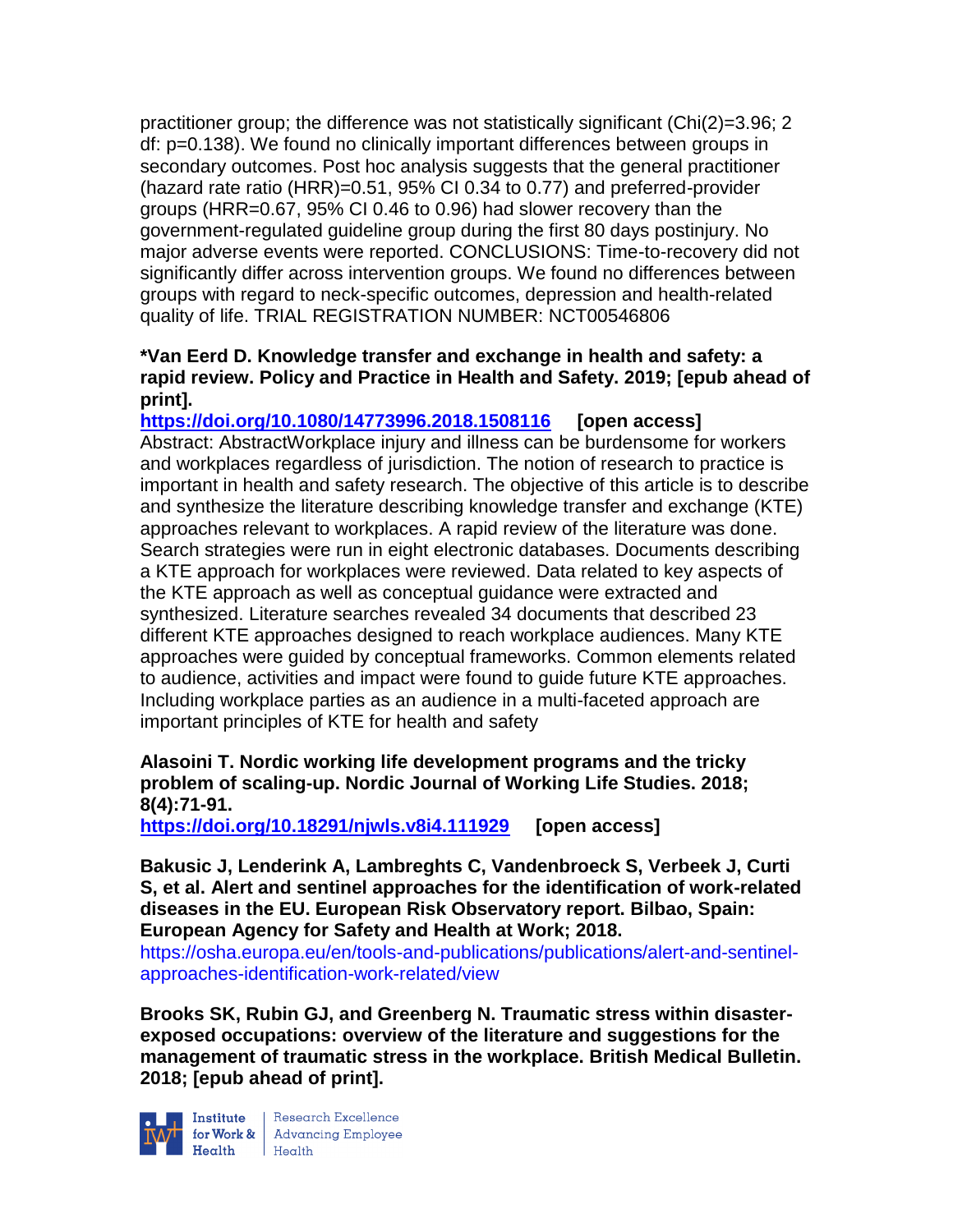#### **<https://doi.org/10.1093/bmb/ldy040>**

Abstract: Background: Many people who experience a disaster will do so as part of an occupational group, either by chance or due to the nature of their role. Sources of data: This review is based on literature published in scientific journals. Areas of agreement: There are many social and occupational factors, which affect post-disaster mental health. In particular, effective social support-both during and post-disaster-appears to enhance psychological resilience. Areas of controversy: There is conflicting evidence regarding the best way to support trauma-exposed employees. Many organisations carry out post-incident debriefing despite evidence that this is unhelpful. Growing points: Employees who are well supported tend to have better psychological outcomes and as a result may be more likely to perform well at work. Areas timely for developing research: The development and evaluation of workplace interventions designed to help managers facilitate psychological resilience in their workforce is a priority. Successful interventions could substantially increase resilience and reduce the risk of long-term mental health problems in trauma-exposed employees

#### **Camino Lopez MA, Gonzalez Alcantara OJ, Fontaneda I, and Mananes M. The risk factor of age in construction accidents: important at present and fundamental in the future. BioMed Research International. 2018; 2018:2451313.**

# **<https://doi.org/10.1155/2018/2451313> [open access]**

Abstract: Occupational accidents in the construction sector are analyzed in this study of the relation between the age of the injured worker, days off work due to the injury, and accident severity. A further aim is to establish whether accumulated fatigue during the working day and throughout the week has a similar effect on all workers, regardless of age. A total of three million four hundred and thirty-eight thousand, one hundred and forty-five (3,438,145) accidents are analyzed in this study; the total of all accidents are notified in Spain by workers from the sector over the period 1996-2015. The results confirmed a direct link between worker age and both days off work due to the injury and accident severity. They also confirmed that the workers injured in accidents in the afternoon hours were older than the workers injured in the morning hours. In consequence, the average number of days off work due to injury following an accident of the older workers was also larger and the accidents are more severe. Likewise, the workers injured on a Friday were of an older average age than those injured on a Monday. In consequence, the average number of days off work due to injury on the last day of the week was also higher and the accidents were of more severity. All the above-mentioned differences were statistically significant

**Gravina NE, King A, and Austin J. Training leaders to apply behavioral concepts to improve safety. Safety Science. 2019; 112:66-70. <https://doi.org/10.1016/j.ssci.2018.10.013>** 

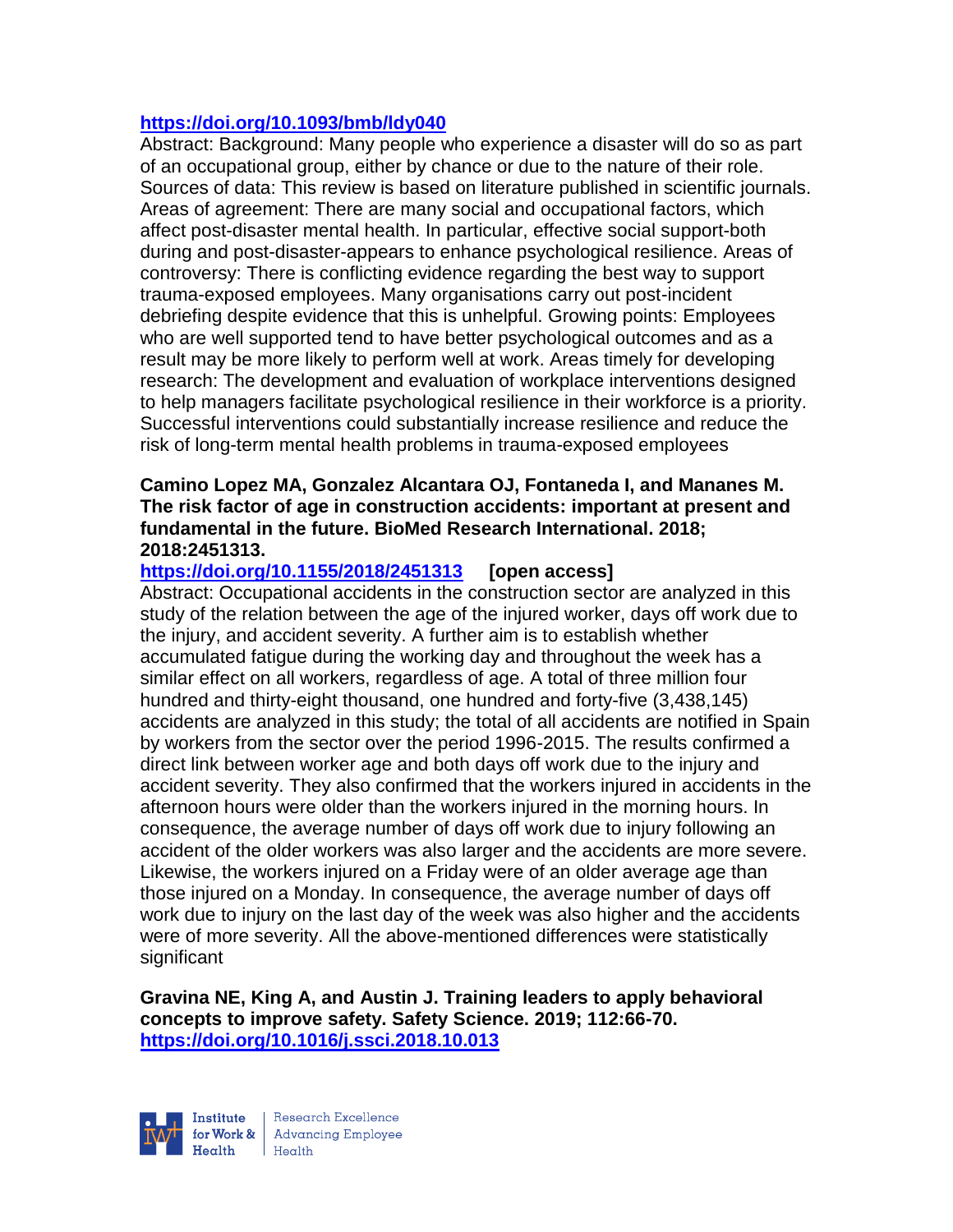**Madsen AA. Long-term sickness absence among professionals: investigating gender, socioeconomic position and care work. Nordic Journal of Working Life Studies. 2018; 8(4):45-69. <https://doi.org/10.18291/njwls.v8i4.111928> [open access]**

#### **Pollock M, Fernandes RM, Newton AS, Scott SD, and Hartling L. A decision tool to help researchers make decisions about including systematic reviews in overviews of reviews of healthcare interventions. Systematic Reviews. 2019; 8(1):29.**

**<https://doi.org/10.1186/s13643-018-0768-8> [open access]** Abstract: BACKGROUND: Overviews of reviews of healthcare interventions (overviews) integrate information from multiple systematic reviews (SRs) to provide a single synthesis of relevant evidence for decision-making. Overviews may identify multiple SRs that examine the same intervention for the same condition and include some, but not all, of the same primary studies. Different researchers use different approaches to manage these "overlapping SRs," but each approach has advantages and disadvantages. This study aimed to develop an evidence-based decision tool to help researchers make informed inclusion decisions when conducting overviews of healthcare interventions. METHODS: We used a two-stage process to develop the decision tool. First, we conducted a multiple case study to obtain empirical evidence upon which the tool is based. We systematically conducted seven overviews five times each, making five different decisions about which SRs to include in the overviews, for a total of 35 overviews; we then examined the impact of the five inclusion decisions on the overviews' comprehensiveness and challenges, within and across the seven overview cases. Second, we used a structured, iterative process to transform the evidence obtained from the multiple case study into an empirically based decision tool with accompanying descriptive text. RESULTS: The resulting decision tool contains four questions: (1) Do Cochrane SRs likely examine all relevant intervention comparisons and available data? (2) Do the Cochrane SRs overlap? (3) Do the non-Cochrane SRs overlap? (4) Are researchers prepared and able to avoid double-counting outcome data from overlapping SRs, by ensuring that each primary study's outcome data are extracted from overlapping SRs only once? Guidance is provided to help researchers answer each question, and empirical evidence is provided regarding the advantages, disadvantages, and potential trade-offs of the different inclusion decisions. CONCLUSIONS: This evidence-based decision tool is designed to provide researchers with the knowledge and means to make informed inclusion decisions in overviews. The tool can provide practical guidance and support for overview authors by helping them consider questions that could affect the comprehensiveness and complexity of their overviews. We hope this tool will be a useful resource for researchers conducting overviews, and we welcome discussion, testing, and refinement of the proposed tool

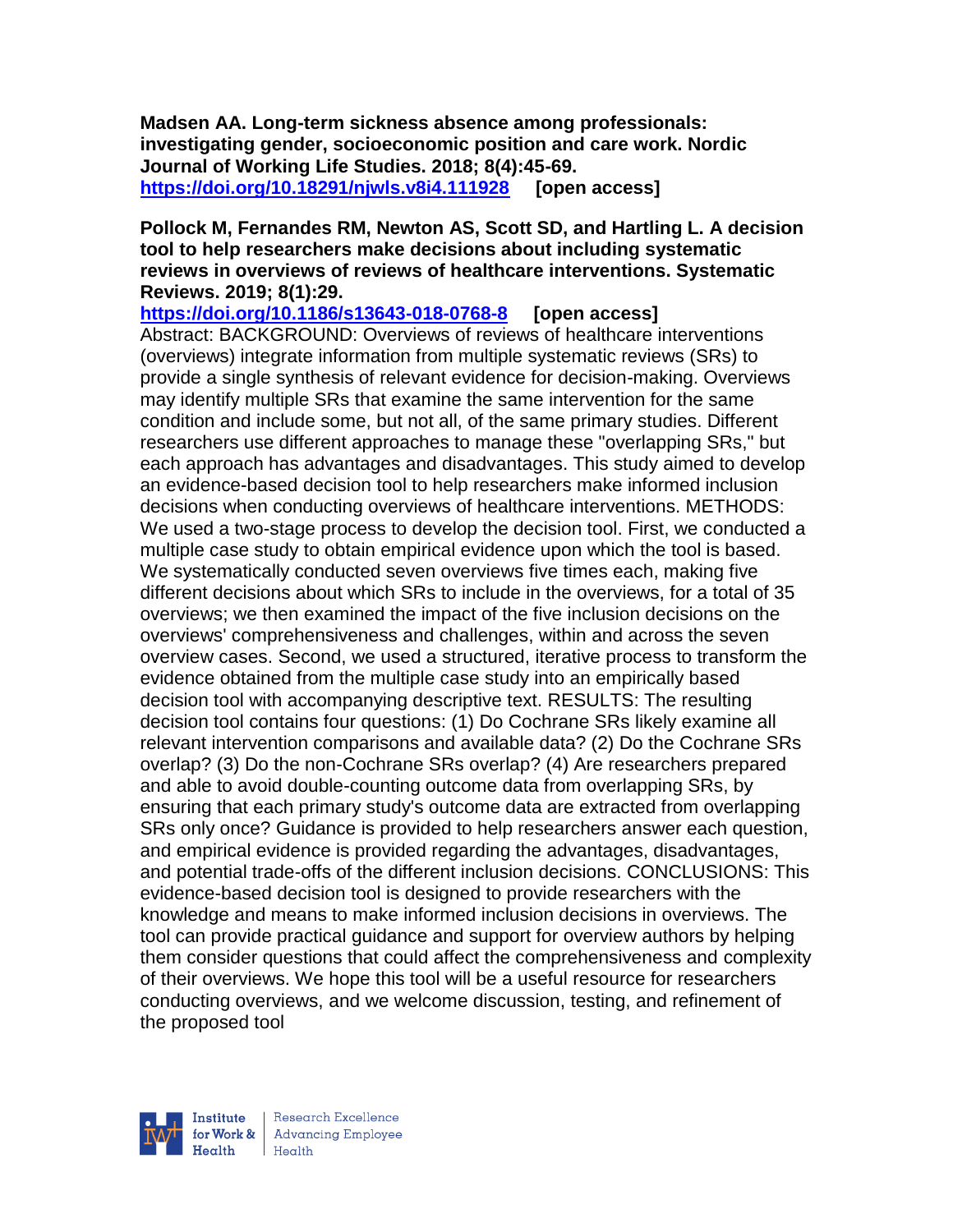**Potter R, O'Keeffe V, Leka S, Webber M, and Dollard M. Analytical review of the Australian policy context for work-related psychological health and psychosocial risks. Safety Science. 2019; 111:37-48. <https://doi.org/10.1016/j.ssci.2018.09.012> [open access]**

#### **Purc-Stephenson RJ, Dostie J, and Smith HJ. Swimming against the current: a qualitative review of the work experiences and adaptations made by employees with arthritis. Arthritis Care & Research. 2018; 70(11):1587- 1597.**

## **<https://doi.org/10.1002/acr.23528>**

Abstract: OBJECTIVE: To describe the experiences and strategies of employees with arthritis to maintain employment, and to use this information to build a conceptual model. METHODS: We conducted a systematic review of qualitative studies that examined the work experiences of employees with arthritis. Published studies on arthritis and employment were searched from electronic databases (1980-2017) and bibliographic reviews of relevant studies. We used meta-ethnography to synthesize the findings. RESULTS: We reviewed 17 studies that reported on the experiences of 873 employees. We identified 11 main themes that highlight common issues experienced by employees with arthritis and grouped these into 4 higher-order categories: changing nature of the disease (emotional issues, cognitive struggles, unpredictable physical symptoms), intrapersonal issues (personal meaning of work, preserving a work identity), interpersonal issues (managing disclosure, gaining coworker support, organizational culture issues), and work-sustainability strategies (making personal adjustments, using social support, using workplace accommodations). Using these themes, we developed the Job Sustainability Model to illustrate how disease, personal, and work-related factors interact to influence what type of coping behaviors are used and when. Initially, employees with arthritis rely on making personal adjustments, using social support, and medical intervention. However, when these coping behaviors fail to be effective, they draw upon workplace accommodations and resources. CONCLUSION: Arthritis disrupts an employee's work life by impairing his or her capacity to be a productive worker. Our results highlight how employees with arthritis make strategic adaptations to maintain a productive work life for as long as possible. The findings of this study have implications for work-related interventions aimed at preserving employment

## **Rizzello E, Ntani G, and Coggon D. Correlations between pain in the back and neck/upper limb in the European Working Conditions Survey. BMC Musculoskeletal Disorders. 2019; 20(1):38.**

**<https://doi.org/10.1186/s12891-019-2404-8> [open access]**

Abstract: BACKGROUND: Recent research has suggested that wide international variation in the prevalence of disabling regional pain among working populations is driven largely by factors predisposing to musculoskeletal pain in general and not specific to individual anatomical sites. We sought to confirm this finding, using data from an independent source. METHODS: Using data from the

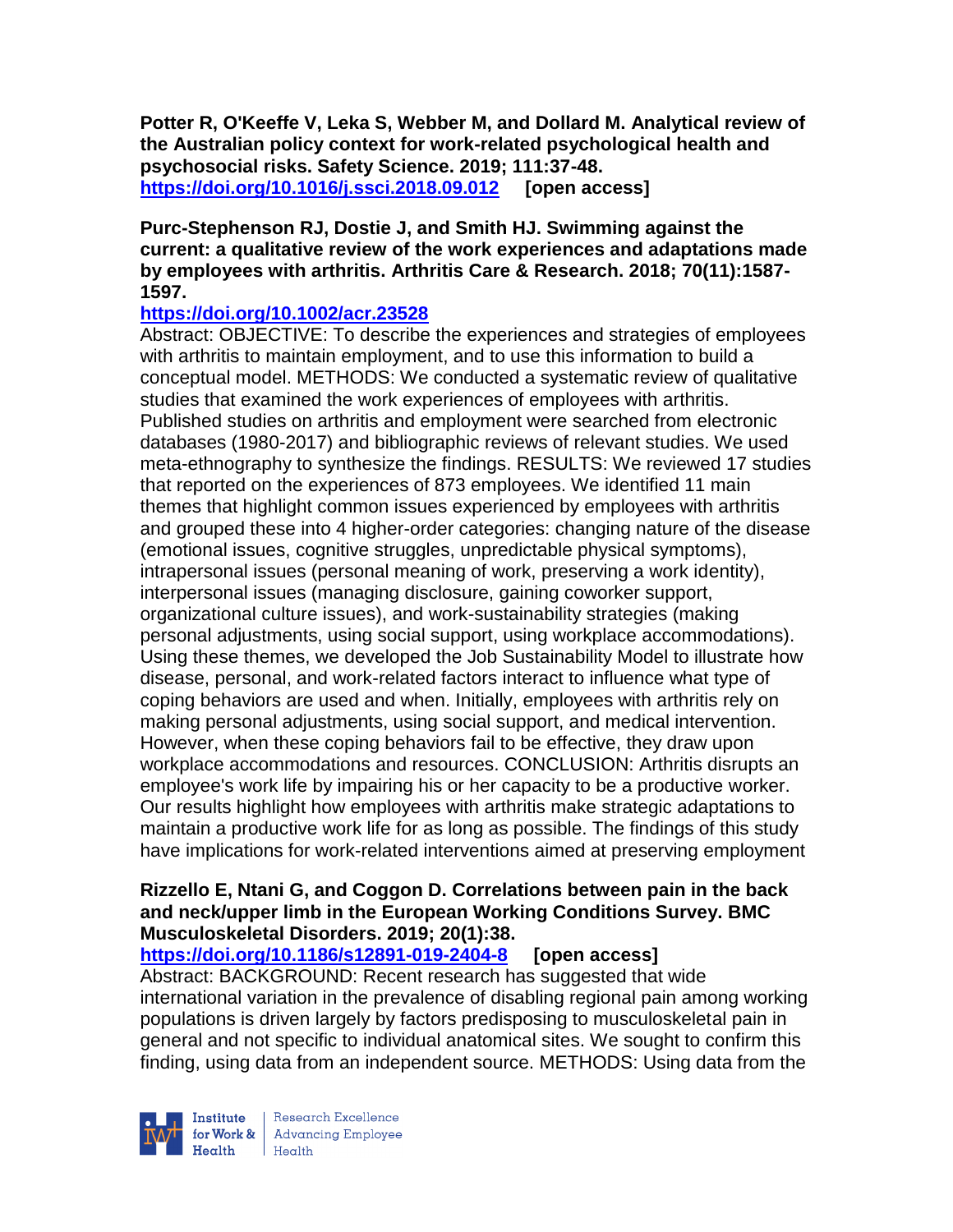fifth (2010) and sixth (2015) European Working Conditions Surveys, we explored correlations between the one-year prevalence of pain in the back and neck/upper limb among people of working age across 33 European countries, and between changes in pain prevalence at the two anatomical sites from 2010 to 2015. RESULTS: Each survey recruited >/=1000 participants per country, response rates ranging from 11 to 78%. In 2010, the estimated one-year population prevalence of back pain ranged from 23% in Ireland to 66% in Portugal, and that of pain in the neck/upper limb from 25% in Ireland to 69% in Finland, the prevalence of pain at the two anatomical sites being correlated across the 33 countries ( $r = 0.42$ ). A similar pattern was apparent in 2015. For back pain, the percentage change in prevalence from 2010 to 2015 varied from - 41.4% (Hungary) to + 29.6% (Ireland), with a mean across countries of - 3.0%. For neck/upper limb pain, the variation was from - 41.0% (Hungary) to + 44.1% (Romania), with an average of - 0.1%. There was a strong correlation across countries in the change in pain prevalence at the two anatomical sites  $(r = 0.85)$ . CONCLUSIONS: Our findings accord with the hypothesis that international variation in common pain complaints is importantly driven by factors that predispose to musculoskeletal pain in general

**Ronnblad T, Gronholm E, Jonsson J, Koranyi I, Orellana C, Kreshpaj B, et al. Precarious employment and mental health: a systematic review and meta-analysis of longitudinal studies. Scandinavian Journal of Work, Environment & Health. 2019; [epub ahead of print]. <https://doi.org/10.5271/sjweh.3797>** 

**Wagner A, Rieger MA, Manser T, Sturm H, Hardt J, Martus P, et al. Healthcare professionals' perspectives on working conditions, leadership, and safety climate: a cross-sectional study. BMC Health Services Research. 2019; 19(1):53.**

**<https://doi.org/10.1186/s12913-018-3862-7> [open access]** Abstract: BACKGROUND: Promoting patient and occupational safety are two key challenges for hospitals. When aiming to improve these two outcomes synergistically, psychosocial working conditions, leadership by hospital management and supervisors, and perceptions of patient and occupational safety climate have to be considered. Recent studies have shown that these key topics are interrelated and form a critical foundation for promoting patient and occupational safety in hospitals. So far, these topics have mainly been studied independently from each other. The present study investigated hospital staffs' perceptions of four different topics: (1) psychosocial working conditions, (2) leadership, (3) patient safety climate, and (4) occupational safety climate. We present results from a survey in two German university hospitals aiming to detect differences between nurses and physicians. METHODS: We performed a crosssectional study using a standardized paper-based questionnaire. The survey was conducted with nurses and physicians to assess the four topics. The instruments mainly consisted of scales of the German version of the COPSOQ (Copenhagen

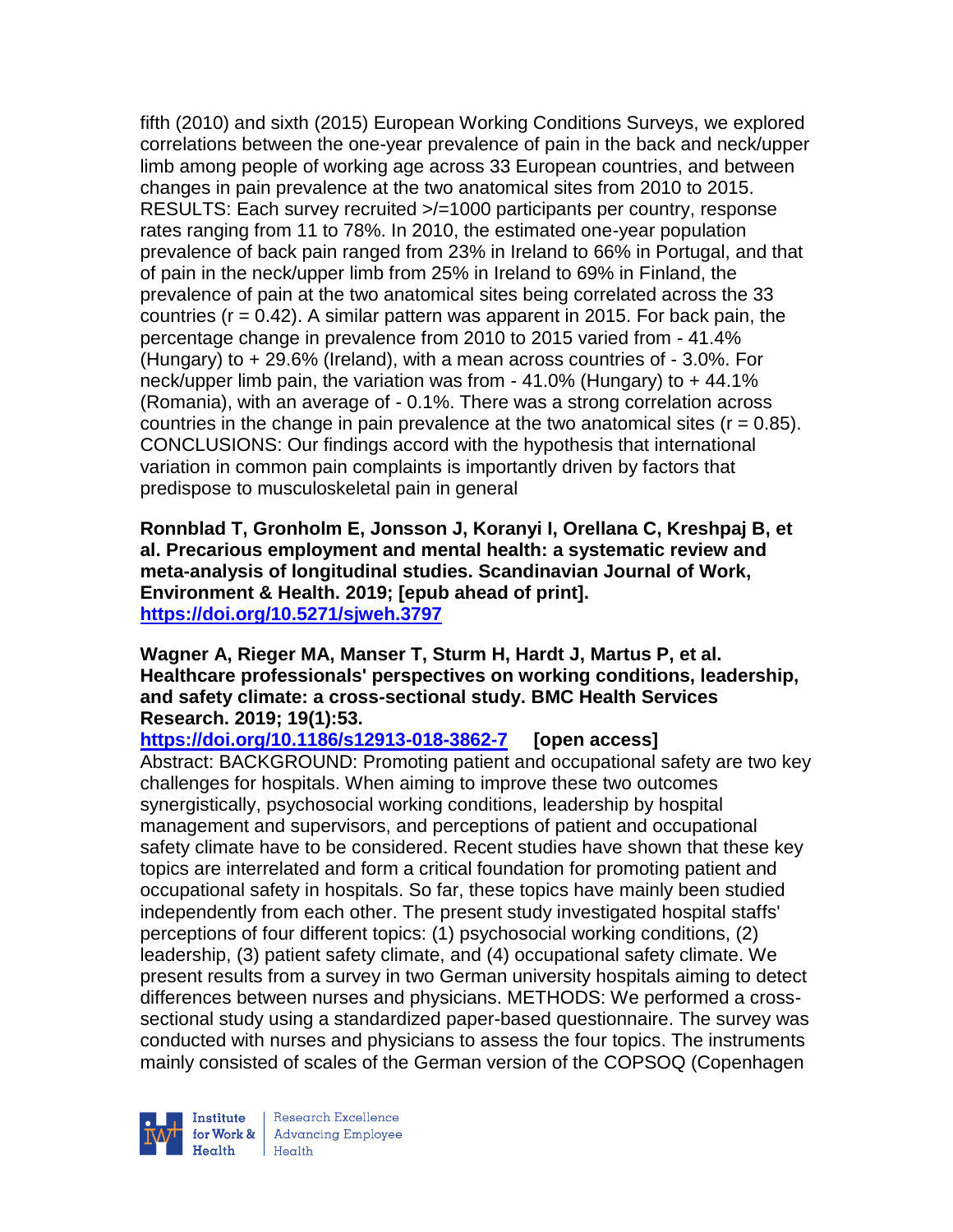Psychosocial Questionnaire), one scale of the Copenhagen Burnout Inventory (CBI), scales to assess leadership and transformational leadership, scales to assess patient safety climate using the Hospital Survey on Patient Safety Culture (HSPSC), and analogous items to assess occupational safety climate. RESULTS: A total of 995 completed questionnaires out of 2512 distributed questionnaires were returned anonymously. The overall response rate was 39.6%. The sample consisted of 381 physicians and 567 nurses. We found various differences with regard to the four topics. In most of the COPSOQ and the HSPSC-scales, physicians rated psychosocial working conditions and patient safety climate more positively than nurses. With regard to occupational safety, nurses indicated higher occupational risks than physicians. CONCLUSIONS: The WorkSafeMed study combined the assessment of the four topics psychosocial working conditions, leadership, patient safety climate, and occupational safety climate in hospitals. Looking at the four topics provides an overview of where improvements in hospitals may be needed for nurses and physicians. Based on these results, improvements in working conditions, patient safety climate, and occupational safety climate are required for health care professionals in German university hospitals - especially for nurses

#### **Wahrendorf M, Hoven H, Goldberg M, Zins M, and Siegrist J. Adverse employment histories and health functioning: the CONSTANCES study. International Journal of Epidemiology. 2018; [epub ahead of print]. <https://doi.org/10.1093/ije/dyy235>**

Abstract: Background: With changing employment histories in European labour markets, occupational health research needs to be supplemented by an approach that integrates adverse characteristics of entire employment histories, in terms of precarious, discontinued and disadvantaged employment careers. We analyse associations of adverse employment histories and six measures of health functioning, including affective, physical and cognitive functioning. Methods: We use baseline data from the CONSTANCES study with detailed retrospective data on previous employment histories that are linked to current health functioning among people aged 45-60 years (men = 15 134; women = 16 584). The following career characteristics are assessed (all referring to careers between ages 25 and 45 years): number of jobs with temporary contracts, number of job changes, number of unemployment periods, years out of work, mode occupational position and lack of job promotion. The measures of health functioning range from depressive symptoms, standing balance, walking speed, lung function, to verbal memory and semantic fluency. Results: For both men and women, multilevel regressions (participant nested in health-examination centre) revealed that adverse employment histories are associated with poor health functioning later on, in particular persistent disadvantage in terms of low occupational position, repeated periods of unemployment and weak labourmarket ties (years out of work). Findings remain consistent after excluding respondents who had a health-related career interruption or already retired before age 45 years and, additionally, after adjusting for age, partnership and



Research Excellence for Work & | Advancing Employee  $H_{\text{each}}$